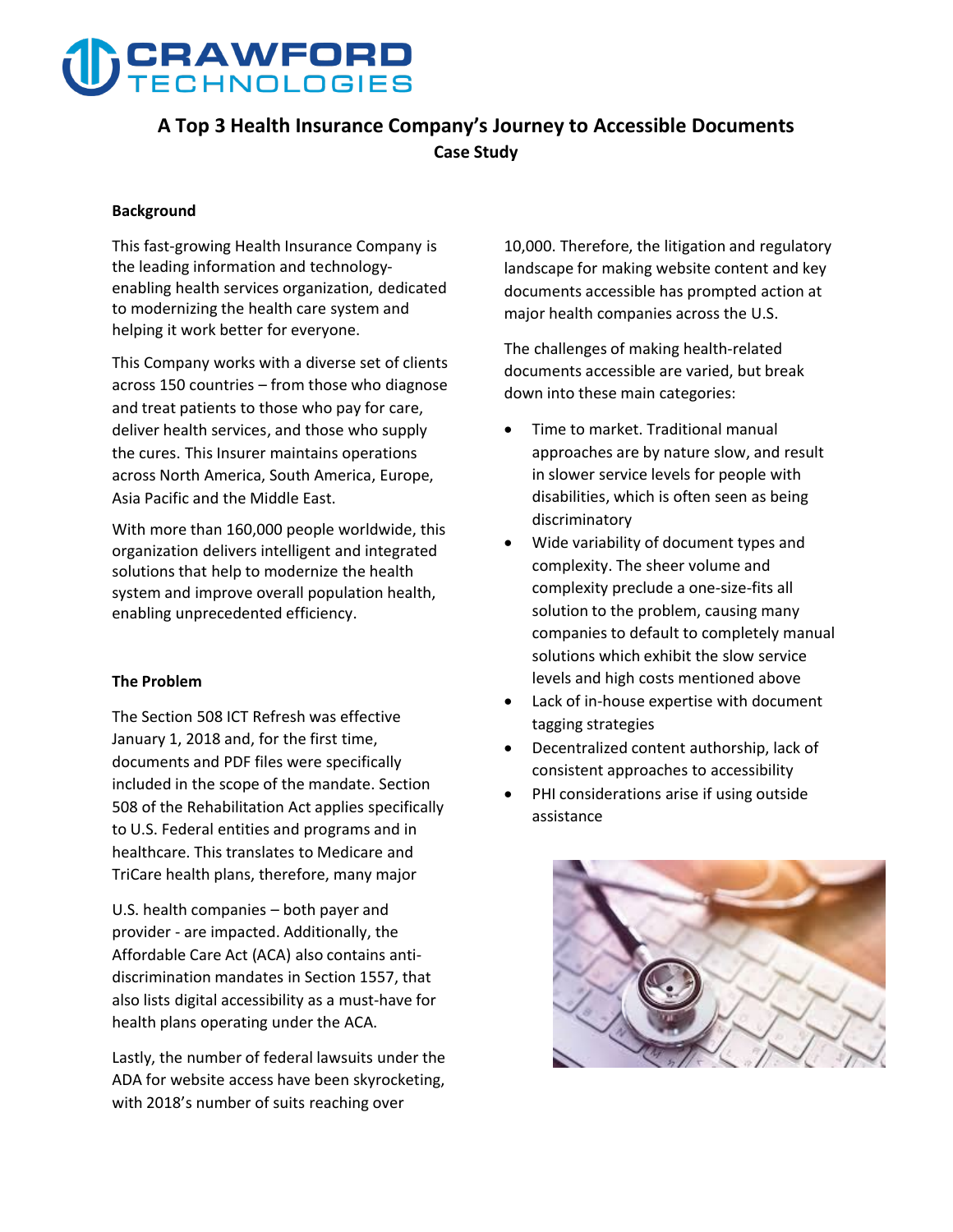# **CRAWFORD**<br>TECHNOLOGIES

#### **The Challenge**

- **Time to market and elimination of delays**
	- **There was no time for delays, and due to the above-mentioned regulations, customer demand and satisfaction, they needed to deploy a solution that remediated static content in hours, and personal/transactional content ondemand**
- **Complexity**
	- **Growing through acquisition and with many, many systems that generate content that needs to be accessible, any document accessibility solution implemented would need to be flexible enough to account for this variety and variability**
- **Broad spectrum of content.**
	- **Some documents are generated by people using desktop tools**
	- **The majority of the volume is generated by a variety of systems, applications and programs and stored in several content systems**

**Any solution would need to accommodate all these requirements, consolidate the resulting remedy from a single source so that risk could be managed, timelines collapsed and resolving customer demand issues could be accomplished in the shortest possible time.**

#### **Vendor Selection**

**A Request for Information (RFI) was distributed to 6 potential vendors resulting in 4 potential vendors being shortlisted. Then, a comprehensive test was created. The Health Insurance Company supplied a sample untagged document and required a document to be returned that was tagged and conformed to Web Content Accessibility Guidelines (WCAG) standards. No assistance was given to the prospective vendors.** 

**In addition to the results of the test, a comprehensive evaluation of each vendor's high-volume solution was undertaken. Crawford Technologies was the selected vendor.**

# Vendor Selection 6 vendors 4 shortlisted Comprehensive **Testing**

### CrawfordTech Stood Out

- $\checkmark$  Honest
- $\checkmark$  Timely
- $\checkmark$  Responsive
- Focused

*Health Insurance Company's Manager of Digital Accessibility* 

#### **The Solution**

**CrawfordTech was chosen to assist in making both transactional and static documents accessible and WCAG compliant due to the Section 508 ICT Refresh and ACA nondiscrimination mandates.**

**The decision was made in order to take advantage of CrawfordTech's comprehensive AccessibilityNow® platform of software and services.** 

#### **The First Deployment**

- **AccessibilityNow Publisher (formerly Auto Tagger for Accessibility) makes plan brochure documents accessible, getting approximately 60-70% tag completion rates**
- **AccessibilityNow Publisher enables the ability to react quickly to demands for accessible documents**
- **CrawfordTech then provides tag-finishing and QA services for those documents as a service in CrawfordTech's AccessibilityNow Center in New York**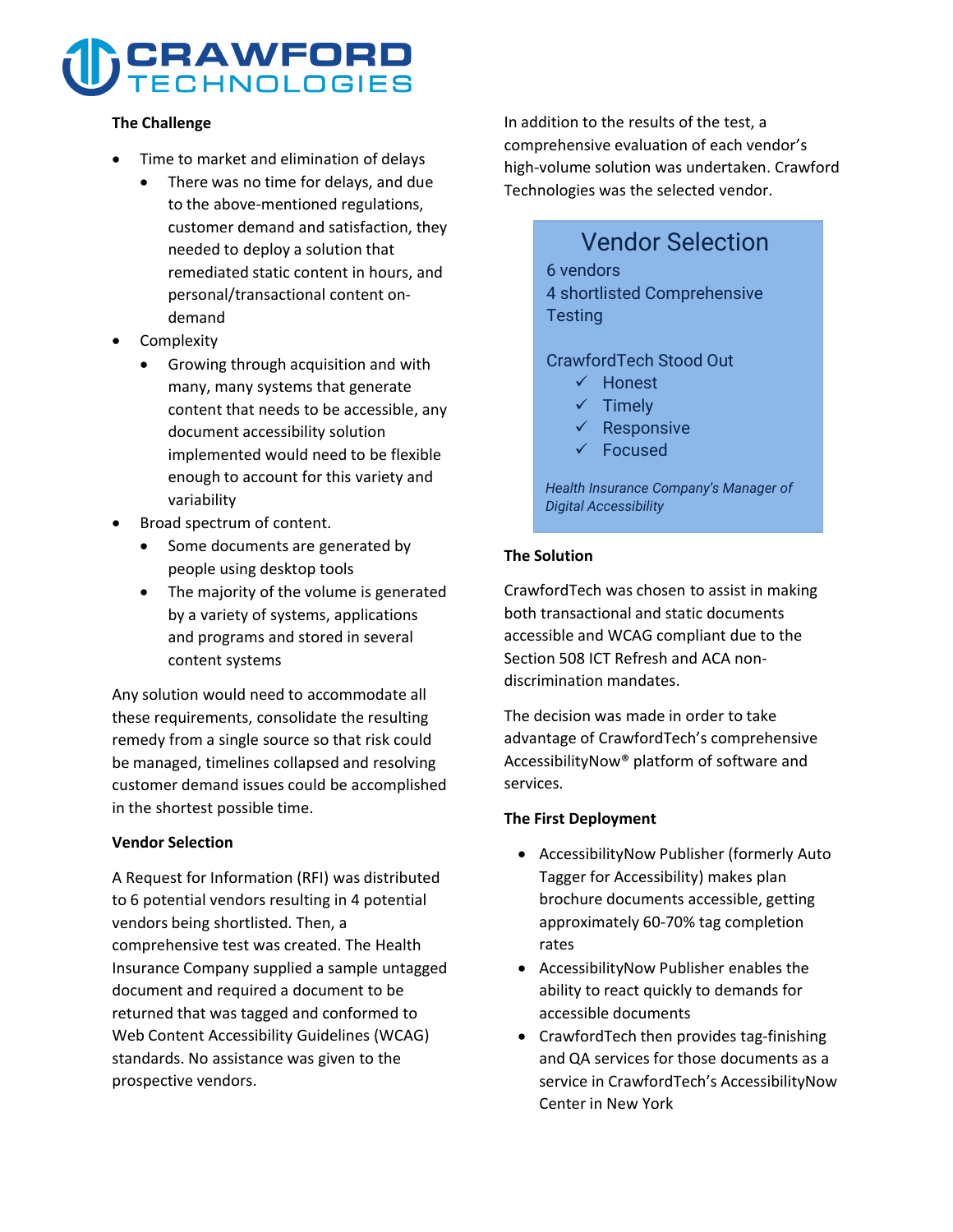# **CRAWFORD**<br>TECHNOLOGIES

### **AccessibilityNow® Publisher**



- **AccessibilityNow Transactional was also implemented to dynamically make millions of transactional documents accessible, in real-time and on an ad hoc basis**
	- **The solution is installed on the Insurer Company's web tier**
	- **When a user requests an EOB or Invoice, a service request is made to CrawfordTech's middleware component that dynamically calls the transform to accessible PDF, and the tagged, accessible document is handed back to the requesting service and ultimately the end user at the portal**
	- **Once the transformation template is created – the process is completely automatic without any manual intervention required**

**The combination of AccessibilityNow Publisher along with CrawfordTech's tag completion services for static documents and AccessibilityNow Transactional provide a single platform for all document accessibility needs.**

**A small, dedicated team was established to manage the activity.**

- **Hired a Manager who knew about PDF and Accessibility standards**
- **Started a program to identify document inventory and organizational needs**
- **Hired 1 person with Accessible PDF experience**
- **Purchased tooling (AccessibilityNow Publisher)**
- **Hired 2nd person contractor to augment document accessibility manual remediation**

**Initial rollout included AccessibilityNow Publisher to handle static documents. This solved the accessibility issue with letters, brochures, other correspondence, plan user guides and plan descriptions. AccessibilityNow Publisher was simple to implement, quickly used by the Insurance Company's team and dramatically reduced the time needed to remediate any document that could not be addressed by a template.** 

**The next step in the overall deployment was the acquisition of CrawfordTech's AccessibilityNow Transactional solution, including AccessibilityNow Designer to create the business rules used in processing.** 

**AccessibilityNow Transactional is deployed in both a dynamic mode, in which documents are pulled from repositories and transformed "onthe-fly" and in batch mode where documents are batch-converted to accessible PDF. Dynamic mode was used to process Explanation of Benefits (EOB's) and batch mode was used to process Evidence of Coverages (EOC's), formularies and Summary of benefits, (SOB's).**